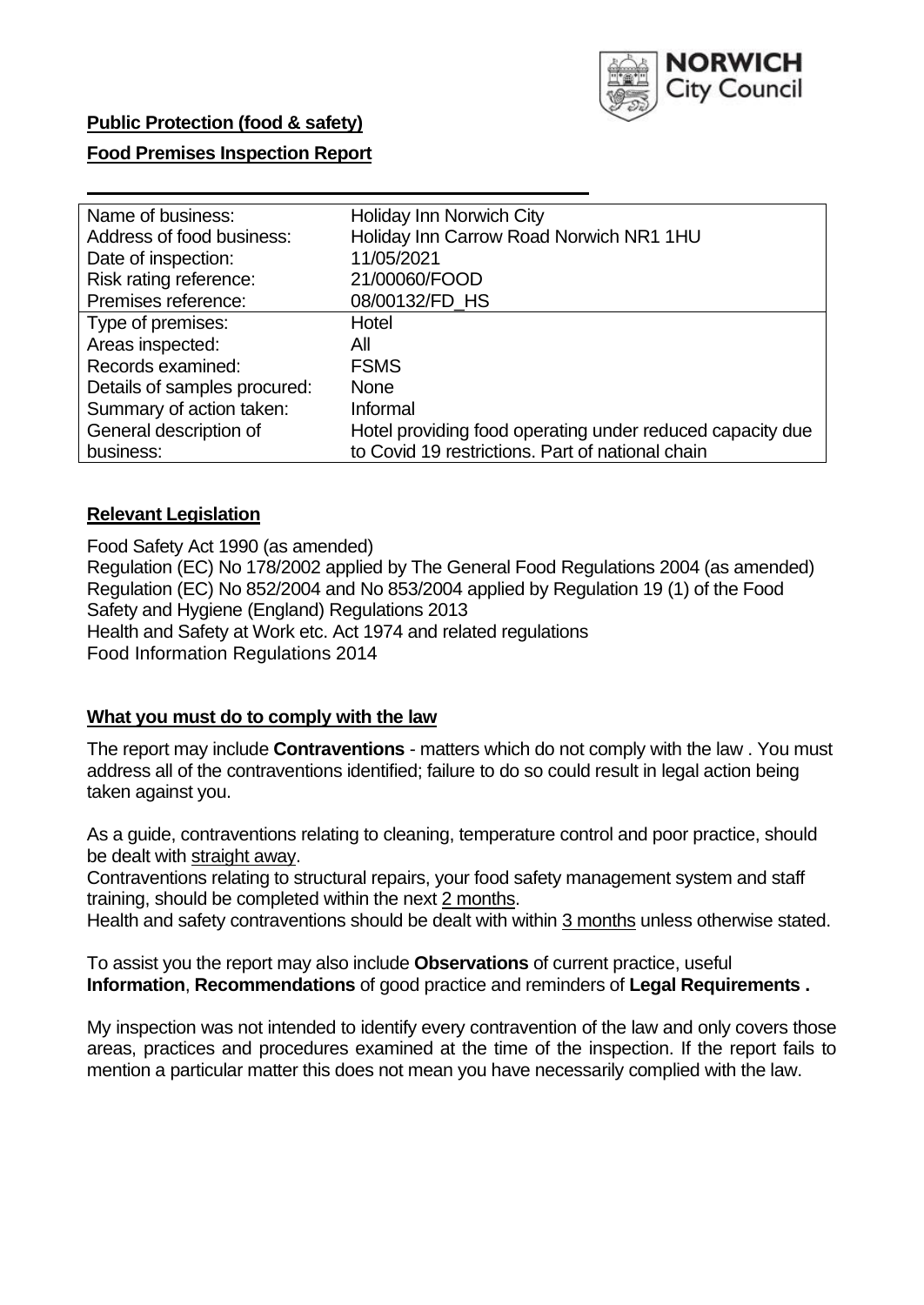# **FOOD SAFETY**

### **How we calculate your Food Hygiene Rating:**

 The food safety section has been divided into the three areas which you are scored against for the hygiene rating: 1. food hygiene and safety procedures, 2. structural requirements and 3. confidence in management/control procedures. Each section begins with a summary of what was observed and the score you have been given. Details of how these scores combine to produce your overall food hygiene rating are shown in the table.

| <b>Compliance Area</b>                     |          |    |           | <b>You Score</b> |           |                |           |    |                |  |  |
|--------------------------------------------|----------|----|-----------|------------------|-----------|----------------|-----------|----|----------------|--|--|
| Food Hygiene and Safety                    |          |    | $\Omega$  | 5                | 10        | 15             | 20        | 25 |                |  |  |
| <b>Structure and Cleaning</b>              |          |    | $\Omega$  | 5                | 10        | 15             | 20        | 25 |                |  |  |
| Confidence in management & control systems |          |    | $\Omega$  | 5                | 10        | 15             | 20        | 30 |                |  |  |
|                                            |          |    |           |                  |           |                |           |    |                |  |  |
| <b>Your Total score</b>                    | $0 - 15$ | 20 | $25 - 30$ |                  | $35 - 40$ |                | $45 - 50$ |    | > 50           |  |  |
| <b>Your Worst score</b>                    | 5        | 10 | 10        |                  | 15        |                | 20        |    | $\blacksquare$ |  |  |
|                                            |          |    |           |                  |           |                |           |    |                |  |  |
| <b>Your Rating is</b>                      | 5        |    |           | 3                |           | $\overline{2}$ |           |    | $\overline{0}$ |  |  |

Your Food Hygiene Rating is 5 - a very good standard

000005

# **1. Food Hygiene and Safety**

 You have a good track record. There are some minor contraventions which require your attention. **(Score 5)** 

#### Contamination risks

 **Contravention** The following exposed food to the general risk of cross-contamination with bacteria or allergens or its physical contamination with dirt, foreign objects or chemicals:

- insectocutor sited above pizza over and equipment
- uncovered foods in freezer
- worn chopping boards

**Observation** I was pleased to see you were able to demonstrate effective controls to prevent cross-contamination.

#### Hand-washing

**Observation** I was pleased to see hand washing was well managed.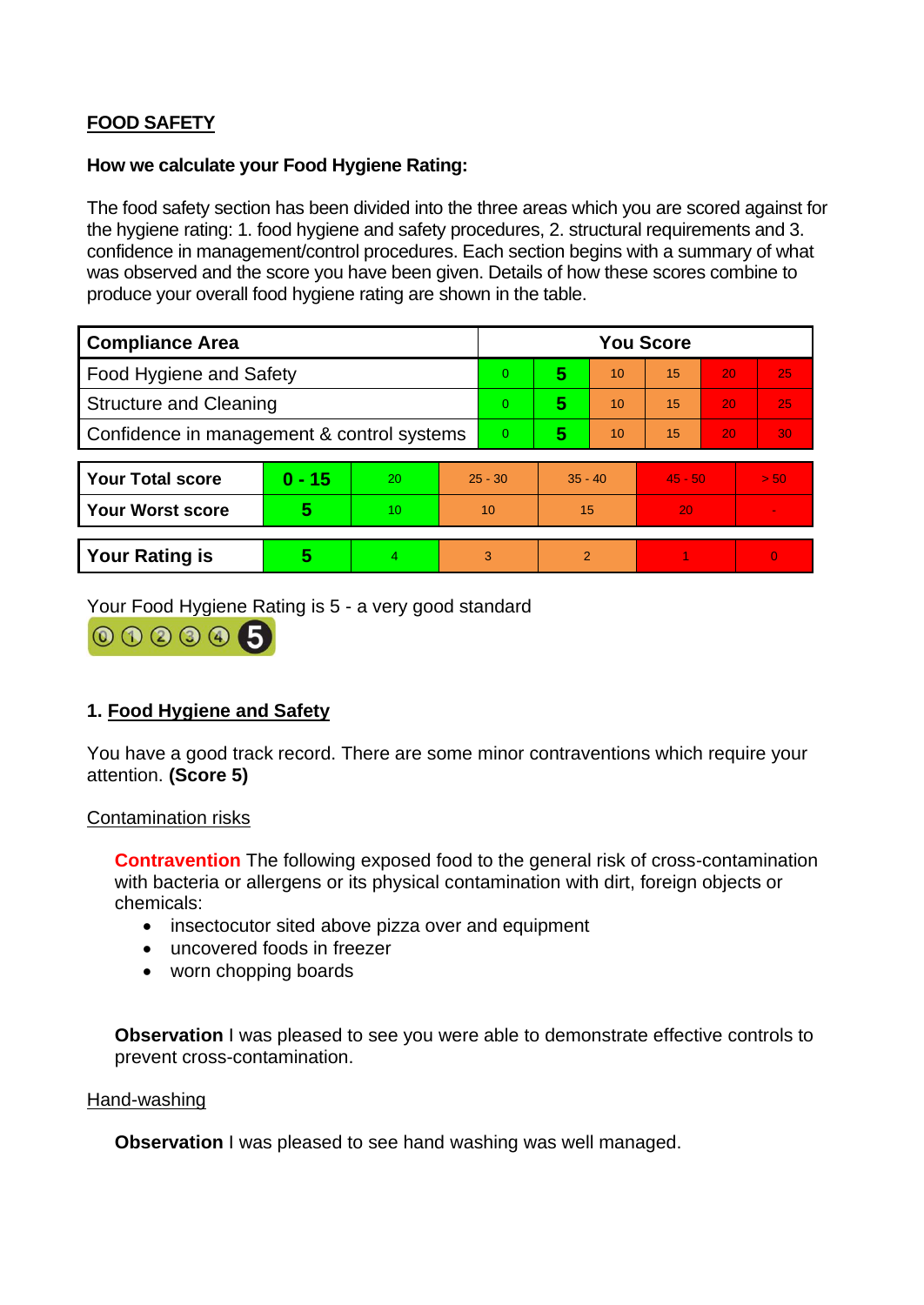### Temperature Control

**Observation** I was pleased to see you were able to limit bacterial growth and/or survival by applying appropriate temperature controls at points critical to food safety and that you were monitoring temperatures.

## **2. Structure and Cleaning**

 The structure facilities and standard of cleaning and maintenance are all of a good standard and only minor repairs and/or improvements are required. Pest control and waste disposal provisions are adequate. The minor contraventions require your attention. **(Score 5)** 

### Cleaning of Structure

 **Contravention** The following items could not be effectively cleaned and must be covered or made non-absorbent:

• mdf or chipboard shelves

 **Observation** The kitchen had been well maintained and the standard of cleaning was good.

 **Observation** The kitchen had been well maintained and the standard of cleaning was exceptionally high.

### **Maintenance**

**Observation** You are maintaining the premises in good condition.

### Facilities and Structural provision

 **Observation** I was pleased to see the premises had been well maintained and that adequate facilities had been provided.

**Observation** I was pleased to note that you recently purchased a new dishwasher

# **3. Confidence in Management**

 Your records are appropriate and generally maintained. You have a good track record. A food safety management system is in place and you demonstrate a very good standard of compliance with the law. You have a good track record. There are some minor contraventions which require your attention.Your staff are suitably supervised and trained. There are some minor contraventions which require your attention. **(Score 5)**